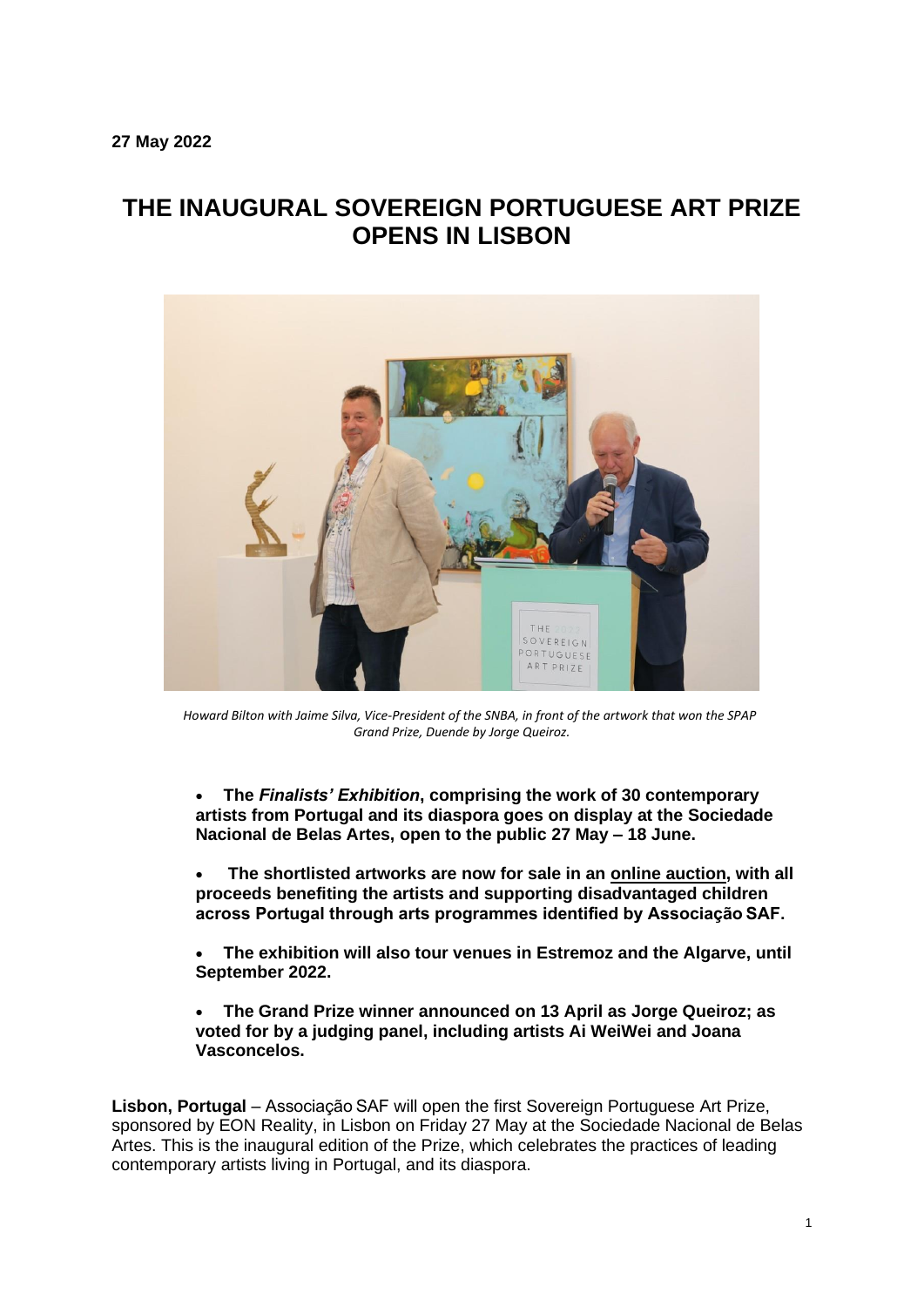The *Finalists' Exhibition* presents 30 finalists, who were nominated to enter by a board of 19 independent arts professionals comprising curators, collectors and academics. 30 artists were then shortlisted by an esteemed judging panel, including artists **Ai Weiwei** and **Joana Vasconcelos; Vicente Todolí**, Founding Director of Serralves Contemporary Art Museum; **David Elliott**, freelance writer, curator and former Founding Director of the Mori Art Museum, Tokyo; **Maura Marvão,** Head of Phillips in Portugal and Spain; **Phillippe Vergne**, French curator and Director of the Serralves Contemporary Art Museum and **Tim Marlow**, Chief Executive and Director of the Design Museum, London.

On 13 April, Jorge Queiroz was named the Grand Prize winner for his work, *Duende*. He won €25,000.

The Finalists' Exhibition started touring Portugal in Porto on 13 April. It will be at the Sociedade Nacional de Belas-Artes in Lisbon 27 May - 18 June 2022, then the Museu Berardo Estremoz 22 June - 15 August 2022, culminating in August at a venue, to be announced, in the Algarve.

Visitors online and in person are invited to vote for their favourite artwork and together with [online votes,](https://www.sovereignartfoundation.com/art-prizes/the-sovereign-portuguese-art-prize/2022-edition/) the most popular artist will be awarded the Public Vote Prize of  $\epsilon$ 2,000 in August.

All shortlisted artworks, except Queiroz's, are now being sold via [silent auction;](https://www.sovereignartfoundation.com/art-prizes/the-sovereign-portuguese-art-prize/2022-edition/) reserve prices range from €1,700 - €24,000, with the option to pay a premium and 'buy it now'. The online auction will close in early September 2022. Proceeds will be split equally between the artists and SAF, where they will be used to fund expressive arts programmes supporting children who most need it, in Portugal.

Howard Bilton, Founder and Chairman of SAF, commented: "This prize showcases the very best artists working in Portugal today as judged by our two boards of independent art experts – the nominators and the judges. Our aim is to give these artists a platform which will allow their work to be seen and appreciated by a new and wider audience. At the same time we will sell the works to raise substantial funds which we will use to support disadvantaged children throughout Portugal."

Prof. João Paulo Queiroz, President of the Board of SNBA,said of the initiative: "The Sociedade Nacional de Belas Artes is thrilled to take part on this great art prize by The Sovereign Art Foundation. Together we are sure we can accomplish a better society with greater social and cultural awareness, and to present innovative projects regarding visual arts."

#### **The Sovereign Art Foundation (SAF) Students Prize, Portugal 2022**

The SAF Students Prize, Portugal 2022 is an annual award championing the importance of art in the education system and will also be exhibited at the Sociedade Nacional de Belas Artes between 24 May - 18 June. The **[SAF Students Prize, Portugal, 2022](https://www.sovereignartfoundation.com/art-prizes/student-art-prize/portugal/)** is sponsored by Maria João Bahia. Secondary schools across Portugal nominated their best art students to submit art works online. A separate judging panel then shortlisted the 30 best art works for the Finalists' Exhibition, which is touring concurrently with the Sovereign Portuguese Art Prize, paralleling the artists of today alongside the talent of tomorrow.

Student artworks will be sold through silent auction at the agreement of each student, with sale proceeds and fundraising income spilt equally between the student and SAF. Maria João Bahia commented: "Maria João Bahia is delighted to be lead sponsor of the SAF Students Prize, Portugal 2022, a hugely worthy initiative which recognises and rewards the incredible artistic talent amongst our youth, as evidenced in the work of the thirty finalists exhibited at the SNBA".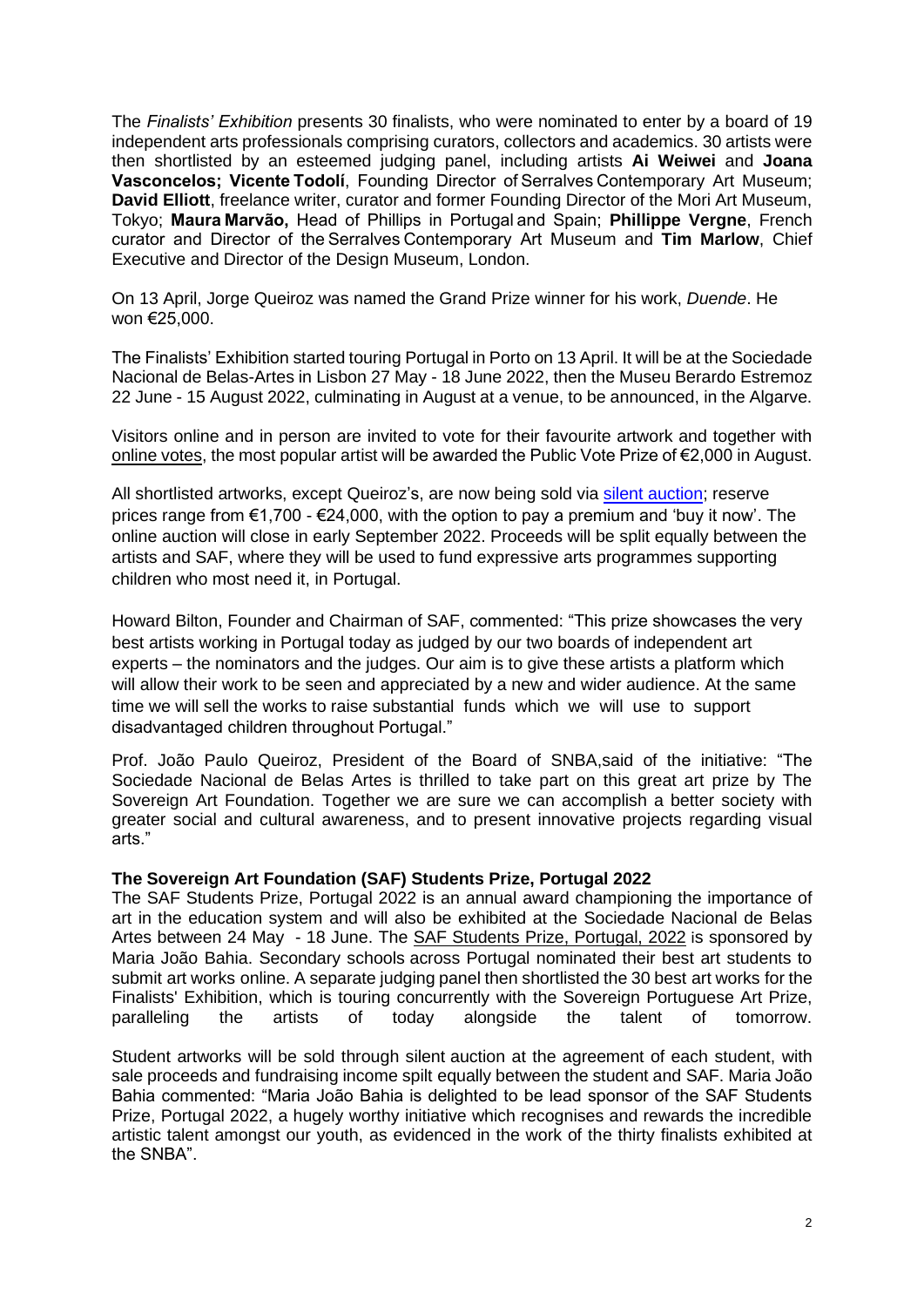# **ENDS**

For all Portuguese media enquires please contact: Alexandra Stilwell: [alexandra.stilwell@gmail.com,](mailto:alexandra.stilwell@gmail.com) +351 917 800 509

For all international media enquiries please contact: Georgina Angus; [Georgina@sovereignartfoundation.com,](mailto:Georgina@sovereignartfoundation.com) +44 (0) 7765091077   

Lead Sponsor



Supported by



**Cultural Communications** Partner

Hospitality Partner Logistics Partner Hotel Partners





**HOWARD'S FOLLY** 





TH COLLECTION HOTELS









ASSOCIAÇÃO <sup>DE</sup> COLECÇÕES



SAF Students Prize, Portugal 2022 Sponsors

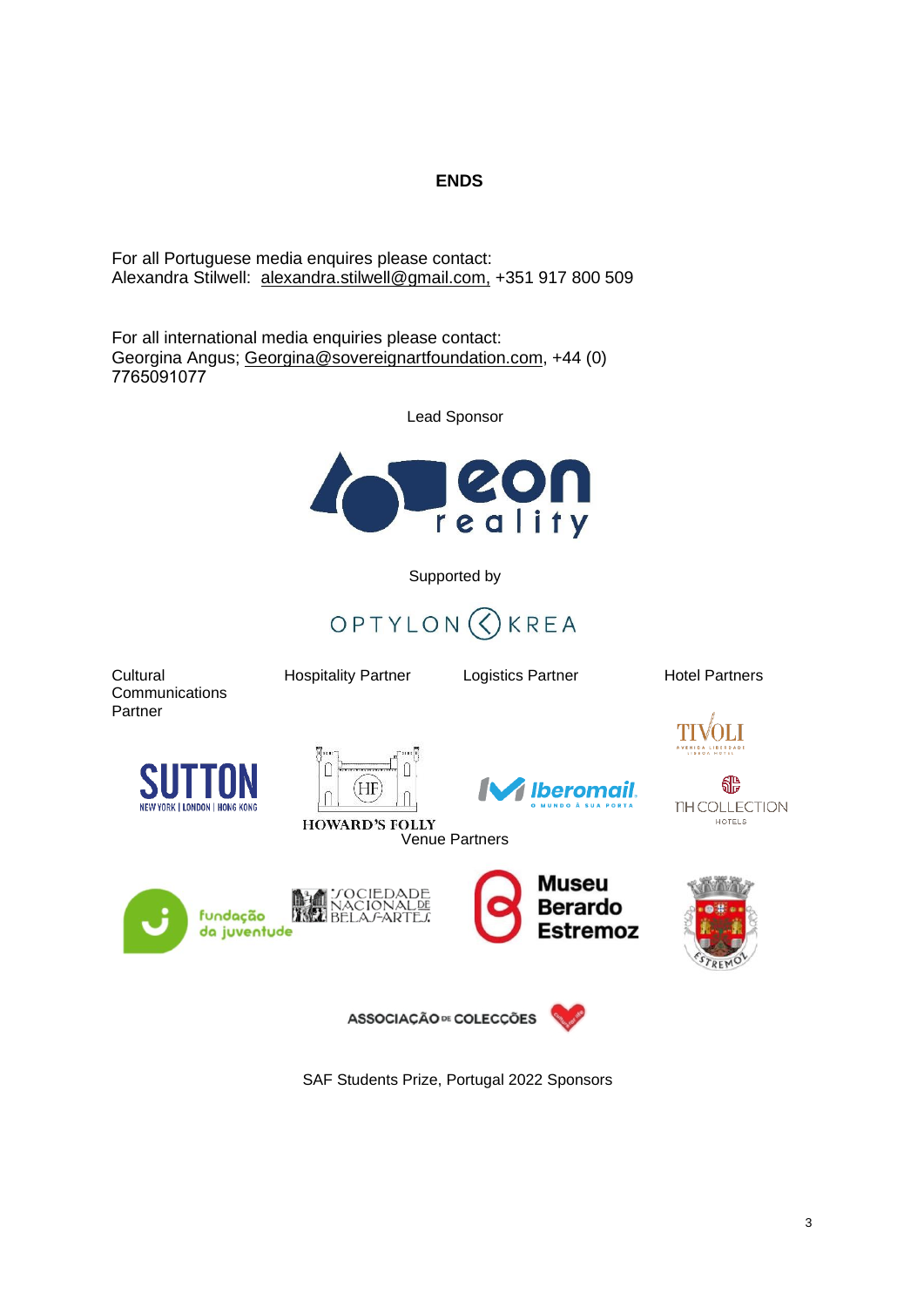





# **NOTES TO EDITORS**

**Facebook**@SovereignPortugueseArtPrize | @SovereignArtFoundation          **Instagram**@sovereignportugueseartprize | @sovereignartfoundation #SovereignArtFoundation #SPAP 

## **About The Sovereign Art Foundation**

The Sovereign Art Foundation (SAF) is a charitable organisation founded in 2003 to recognise, support and promote contemporary art talent; and to bring the therapeutic benefits of art to disadvantaged children. 

In the same year, SAF launched The Sovereign Asian Art Prize, now recognised as the most established and prestigious annual art award in Asia-Pacific. The Prize increases the international exposure of artists in the region, whilst raising funds by auctioning shortlisted artworks and sharing proceeds equally between the participating artists and SAF. SAF uses these proceeds to fund programmes that support disadvantaged children using expressive arts. This model has so far raised over US\$10 million for artists and charities worldwide.   [SovereignArtFoundation.com](http://www.sovereignartfoundation.com/) [Facebook](https://www.facebook.com/SovereignArtFoundation) [Instagram](https://www.instagram.com/sovereignartfoundation/?hl=en)

## **About The Sovereign Group**

Sovereign began in Gibraltar in 1987 and has since grown into one of the largest independent providers of corporate, private client, retirement planning, insurance and tax services. With a network of 23 offices spanning Europe, Asia, Africa and the Middle East, Sovereign's global headcount is now over 500. We currently manage over 20,000 structures for a wide variety of clients – companies, entrepreneurs, private investors or ultra–net–worth individuals and their families – and have assets under administration in excess of US\$20 billion. 

Sovereign pride themselves on the exceptional breadth and depth of technical knowledge, with an entrepreneurial culture but a commitment to maintaining compliance and promoting ethical conduct.

Sovereign offers a complete, complementary suite of services: 

• **Sovereign Corporate Services** – assisting companies of all sizes to establish business operations across all major jurisdictions, together with the necessary support and employee benefits packages to sustain operations successfully.  

• **Sovereign Private Client Services** – provides trustee services, wealth management and succession planning to internationally mobile families and entrepreneurs.  

• **Sovereign Retirement Planning** – devises and administers individual and corporate international pension schemes that offer choice, transparency, and portability across multiple jurisdictions.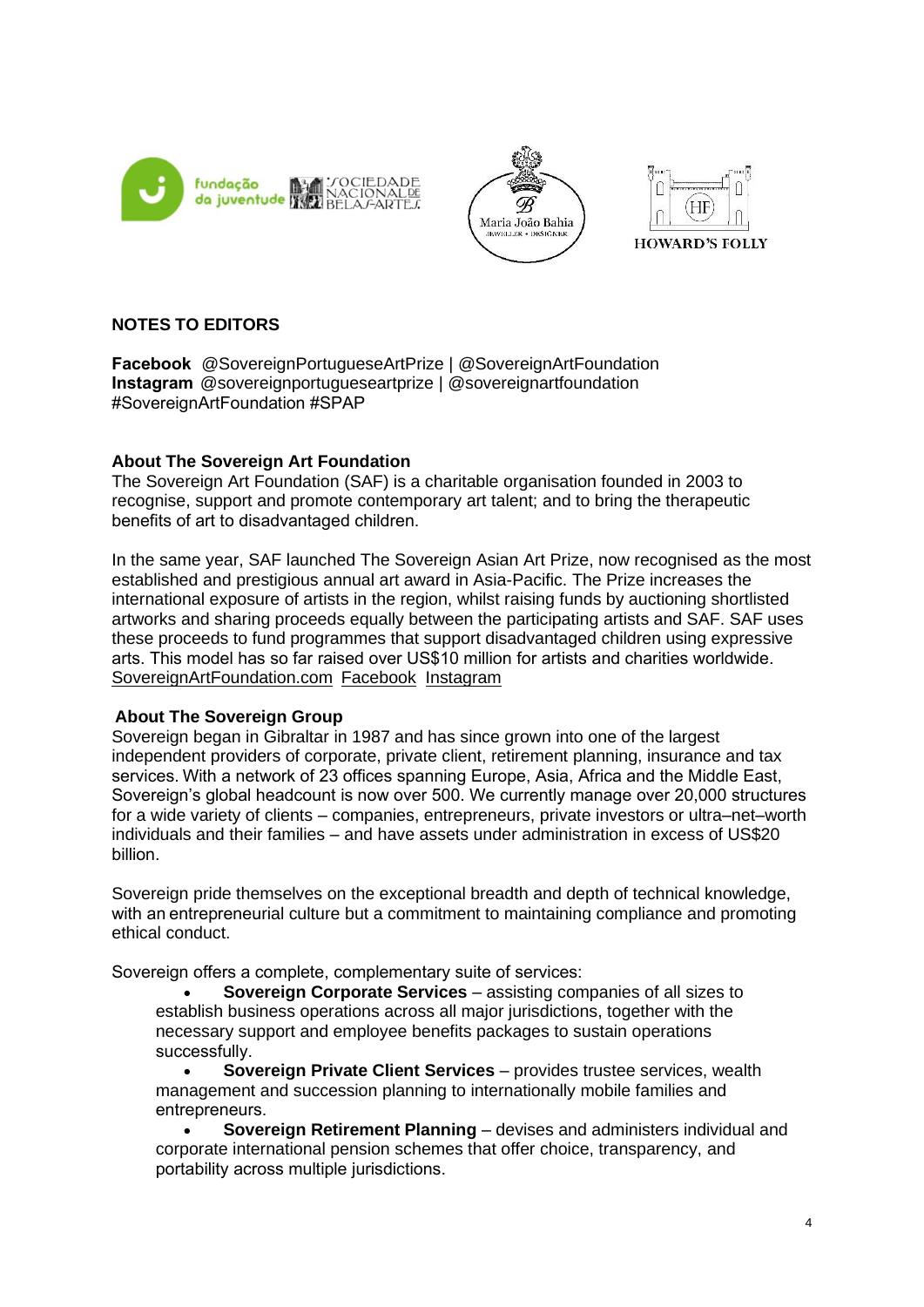• **Sovereign Insurance Services** – offers bespoke corporate and private client insurance services for clients.   [SovereignGroup.com](http://www.sovereigngroup.com/) [Facebook](https://www.facebook.com/thesovereigngroup) [LinkedIn](https://www.linkedin.com/company/the-sovereign-group/)

# **SUPPORT FOR THE ARTS IS MORE IMPORTANT NOW THAN EVER; PLEASE HELP US BY ACKNOWLEDGING OUR PARTNERS:**

### **About EON Reality, Lead Sponsor**

EON Reality is the world leader in Augmented and Virtual Reality-based experience creation for education and industry as well as the creators of the Knowledge Metaverse. EON Reality's 23 years of success are tied to its belief that knowledge is a human right and should be available, accessible, and affordable for every human on the planet. To carry this out, EON Reality developed and launched EON-XR, a SaaS-based platform dedicated to the democratization of XR content creation that brings code-free XR development and publishing to smartphones, tablets, laptops, and XR-focused devices. EON Reality's global network of more than 1.4 million users is building the Knowledge Metaverse in more than 100 locations and has created the world's leading XR library for education and industry with over 2.16 million 3D assets and counting.

[https://eonreality.com](https://eonreality.com/) [Facebook](https://www.facebook.com/EONReality/) [LinkedIn](https://www.linkedin.com/company/eon-reality/) [Twitter](https://twitter.com/eonrealityinc)

#### **About Sociedade Nacional de Belas Artes, Exhibtion & Venue Partner**

Founded in 1901, the Sociedade Nacional de Belas Artes is the oldest and most representative artistic association in Portugal. In the magnificent display space of its headquarters, it has exhibited almost all of the fundamental Portuguese artists of the 20th century. The SNBA maintains its activity to this day with the aim of promoting and assisting the progress of art, holding individual and collective exhibitions, fairs and other cultural events, with the participation of national and foreign artists. It also maintains a wide reaching educational purpose and is constantly innovating to reach new audiences. <https://snba.pt/en/> [Facebook](https://www.facebook.com/snba.pt/?ref=br_rs) [Instagram](https://www.instagram.com/snba.pt/) [LinkedIn](https://www.linkedin.com/in/snba-socnacionalbelasartes/)

#### **About Optylon Krea**

Optylon Krea is an investment management and real estate development company that caters to the needs of international Golden Visa investors, with €1.7 billion managed to date from Portugal to Turkey. They were the first to explore the Golden Visa eligible fund route in 2018 and are currently leading that market segment with more than  $\epsilon$  200M under advisory. In Portugal Optylon Krea have more than 100,000sqm under development across the country. They are planning to expand and revolutionize the branded apartment industry with an ambitious and international project to be launched soon. Optylon Krea's core mission is to bring momentum to Portugal and so they are proud to contribute to this country's artistic development by supporting the 2022 Sovereign Portuguese Art Prize. <https://www.optylonkrea.com/> [LinkedIn](https://www.linkedin.com/company/optylon-krea/)

#### **About Tivoli Hotels & Resorts, Hotel Partner**

[Tivoli Hotels & Resorts i](https://www.tivolihotels.com/en)s part of the Minor Hotels and currently operates 16 properties in Portugal, Brazil, and Qatar. With over 80 years of experience, Tivoli Hotels & Resorts differentiates through a range of unique and authentic experiences offered to guests along with innovative and outstanding service. [www.tivolihotels.com/en.](http://www.tivolihotels.com/en) [Facebook a](https://www.facebook.com/tivolihotels)nd[Instagram:](https://www.instagram.com/tivolihotels/) @TivoliHotels

#### **About Iberomail, Logistics Partner**

Iberomail is a postal operator with a wide range of logistics solutions for mail, parcels and express services. The company is specialised in various sectors, one of them being the